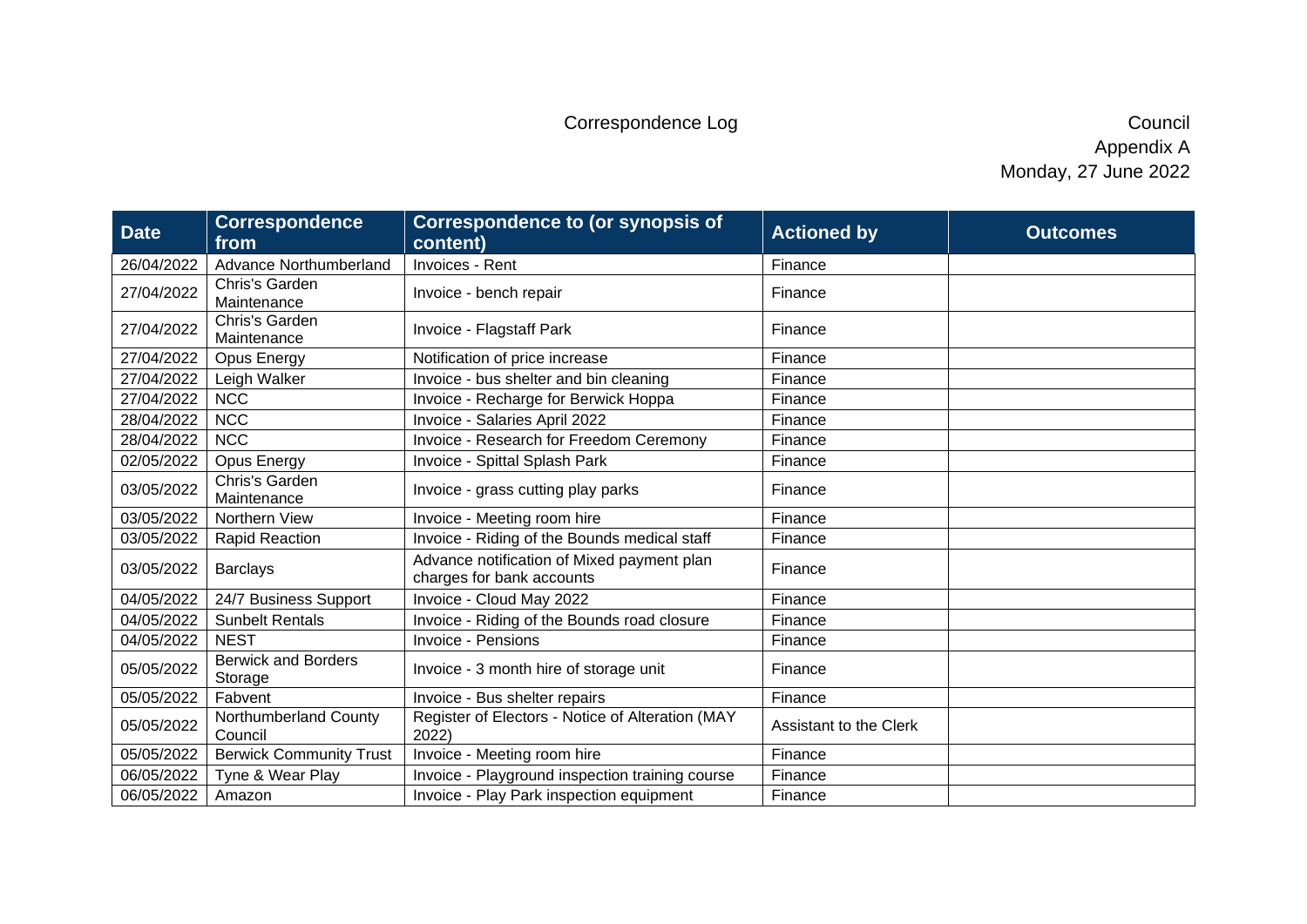| <b>Date</b> | <b>Correspondence</b><br>from           | <b>Correspondence to (or synopsis of</b><br>content)                    | <b>Actioned by</b> | <b>Outcomes</b> |
|-------------|-----------------------------------------|-------------------------------------------------------------------------|--------------------|-----------------|
| 12/05/2022  | Fabvent                                 | Invoice - Spittal Splash Park                                           | Finance            |                 |
| 12/05/2022  | Fabvent                                 | Invoice - Bus shelter repairs                                           | Finance            |                 |
| 12/05/2022  | <b>Olympus Marquees</b>                 | Invoice - Party on the Parade                                           | Finance            |                 |
| 12/05/2022  | <b>Barclays</b>                         | <b>Bank Statements</b>                                                  | Finance            |                 |
| 13/05/2022  | Chris's Garden<br>Maintenance           | Invoice - grass cutting play parks                                      | Finance            |                 |
| 14/05/2022  | Northumberland Archives                 | Platinum Jubilee Exhibition - 4/5 June 2021                             | <b>Town Clerk</b>  |                 |
| 16/05/2022  | Multi Fuel Stove<br>Company             | Invoice - Bunting                                                       | Finance            |                 |
| 17/05/2022  | <b>BT</b>                               | Invoices - Telecoms / Broadband                                         | Finance            |                 |
| 18/05/2022  | <b>Russell Telecom</b>                  | Invoice - Town Council telephone system                                 | Finance            |                 |
| 24/05/2022  | <b>Melton Building Society</b>          | Annual Investment Account Statement                                     | Finance            |                 |
| 24/05/2022  | Leigh Walker                            | Invoice - Spittal Splash Park                                           | Finance            |                 |
| 24/05/2022  | Redpath Tool Hire                       | Invoice - Riding of the Bounds outside WC                               | Finance            |                 |
| 24/05/2022  | <b>Steven Monks</b>                     | Invoice - Spittal Splash Park                                           | Finance            |                 |
| 24/05/2022  | Northumberland County<br>Council        | Invoice - Riding of the Bounds                                          | Finance            |                 |
| 26/05/2022  | The National Allotment<br>Society       | Invoice - Membership Renewal                                            | Finance            |                 |
| 29/05/2022  | <b>Charity Bank</b>                     | Statement of account                                                    | Finance            |                 |
| 29/05/2022  | <b>Barclays</b>                         | Advance notification of Mixed payment plan<br>charges for bank accounts | Finance            |                 |
| 29/05/2022  | Wave                                    | Invoice - Blakewell Gardens Allotments                                  | Finance            |                 |
| 29/05/2022  | <b>Drop Zone Services</b>               | <b>Invoice - Hand Sanitisers</b>                                        | Finance            |                 |
| 30/05/2022  | <b>Tweed Valley Railway</b><br>Campaign | Bringing the Borderlands Back on Line                                   | <b>Town Clerk</b>  |                 |
| 30/05/2022  | Vaughtons                               | Invoice - Civic Regalia                                                 | Finance            |                 |
| 01/06/2022  | Northumberland County<br>Council        | Invoice - Salaries May 2022                                             | Finance            |                 |
| 01/06/2022  | <b>Brunel Engraving</b>                 | Invoice - Memorial Plaque                                               | Finance            |                 |
| 06/06/2022  | <b>Opus Energy</b>                      | Invoice - Spittal Splash Park                                           | Finance            |                 |
| 06/06/2022  | Advance Northumberland                  | Invoices - Rent                                                         | Finance            |                 |
| 06/06/2022  | <b>TSO Host</b>                         | Invoice - Domain Renewal berwick-tc.gov.uk                              | Finance            |                 |